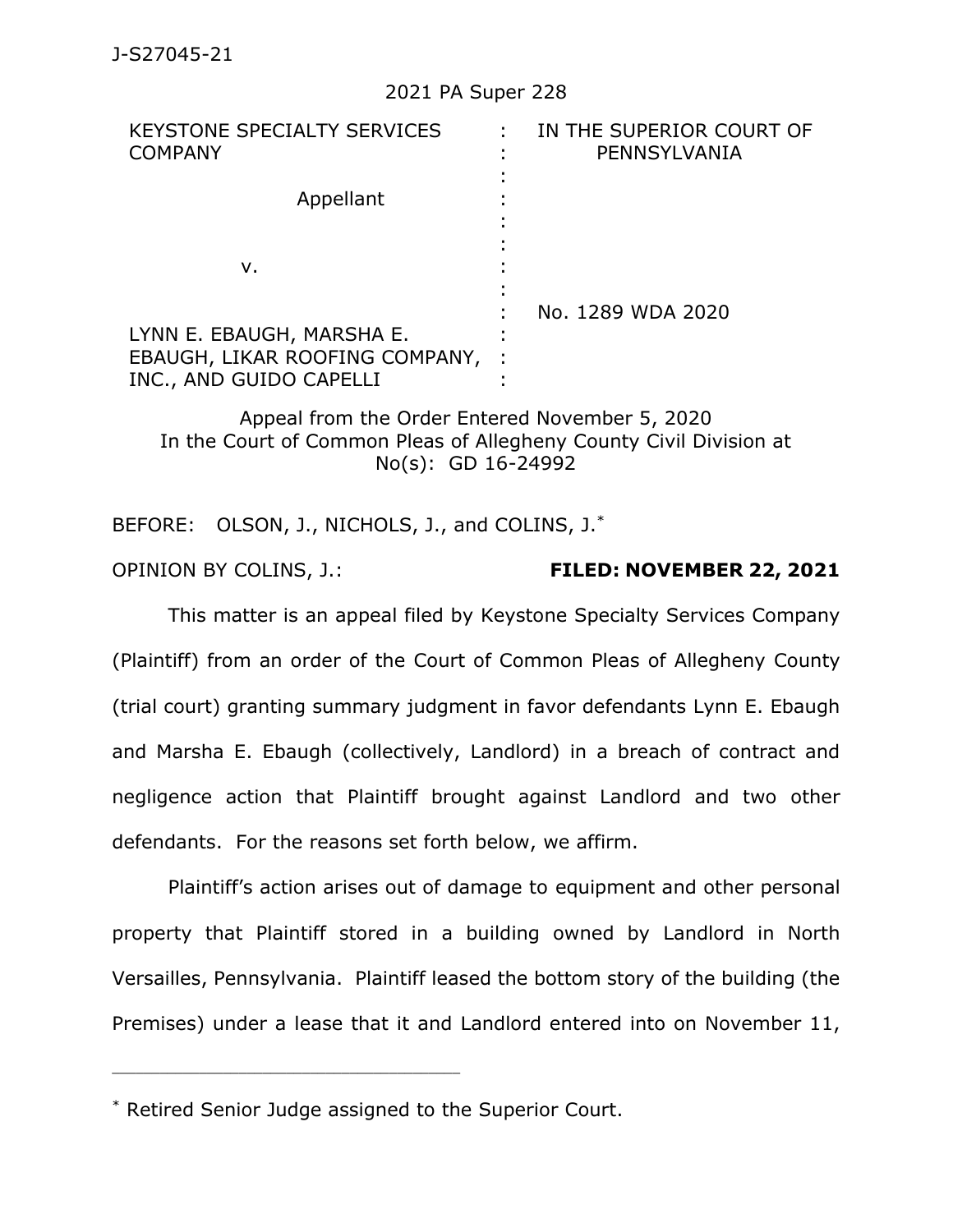2013 (the Lease) that provided that Plaintiff would lease the 1,500-squarefoot Premises for a rent of \$495 per month. Amended Complaint ¶6; Lease at 1; Bazzone Dep. at 62-63. The Lease was for a period of one year and provided that it would renew automatically for another year under the same terms unless Plaintiff or Landlord gave written notice of termination at least 60 days before the end of the lease term. Lease at 1-2. The Lease was renewed pursuant to this provision and was in effect in 2015. Amended Complaint ¶¶7-10; Marsha Ebaugh Dep. at 101-02.

The Lease included the following exculpatory provision:

STORAGE. Tenant shall be entitled to store items of personal property in 1500 sq feet during the term of this Lease. **Landlord shall not be liable for loss of, or damage to, such stored items.**

Lease at 1 (emphasis added). In addition, the Lease provided in an addendum

that was also signed by Plaintiff and Landlord:

Insurance to Protect Tenant's Property and Visitors

**Tenant shall be solely responsible, absolutely, to purchase and pay for insurance to protect Tenant's personal property against theft, damage and/or destruction, from any cause or reason, during the term of this lease agreement.** Tenant shall be solely responsible, absolutely, to purchase and pay for Comprehensive Liability insurance to protect Tenant from any and all claims arising from tenant's guest, invitee/s, servant/s, or employee/s, invited to rental unit, building in which rental unit is located and on the property upon which the building is situated. **Landlord shall not be liable to Tenant**, tenant's family, guest, invitee's, servant/s, employee/s **for** any claim arising out of their visit to rental unit, building in which rental unit is located or on the property, upon which the building is situated, or **any loss, damage or destruction of Tenant's personal property.**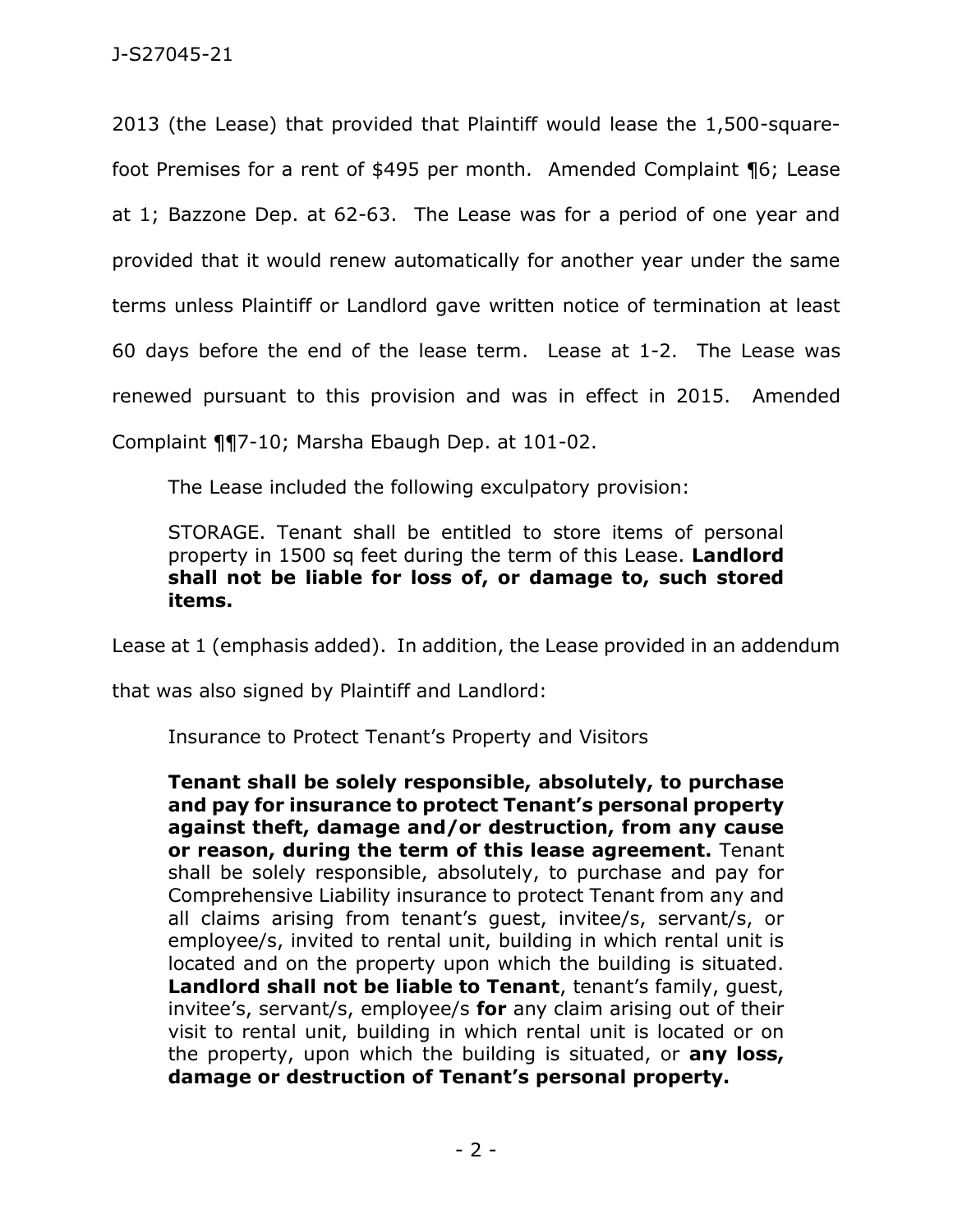Lease Addendum at 2 (emphasis added). The Lease provided that Landlord was responsible for maintenance of the roof, outside walls, and other structural parts of the building and for all maintenance other than maintenance of the parking lot, driveways, and sidewalks, which were Plaintiff's responsibility. Lease at 2.

On December 27, 2016, Plaintiff filed this action against Landlord and subsequently added as defendants contractors who performed roof and plumbing repair work on the building in which the Premises were located. In its complaint, Plaintiff averred that when it entered the Premises to retrieve some of its stored property in March 2015, it found water cascading through the ceiling of the Premises and immediately notified Landlord of the water infiltration. Amended Complaint ¶¶10-11. Plaintiff averred that when it returned to the Premises in April 2015, it found that water infiltration was still occurring and that mold was growing on its stored property and averred that it immediately reported this to Landlord. *Id.* ¶¶13-16. Plaintiff averred that despite notifying Landlord of the water infiltration in March and April 2015, the water infiltration continued into June 2015, when a broken pipe in the Premises was discovered. *Id.* ¶¶20-27. Plaintiff asserted that Landlord's failure to prevent and fix the water infiltration was negligent and a breach of its maintenance obligation under the Lease. *Id.* ¶¶28-36. The damages that Plaintiff sought consisted of losses resulting from water and mold damage to the property that it stored on the Premises. *Id.* ¶¶32, 36.

- 3 -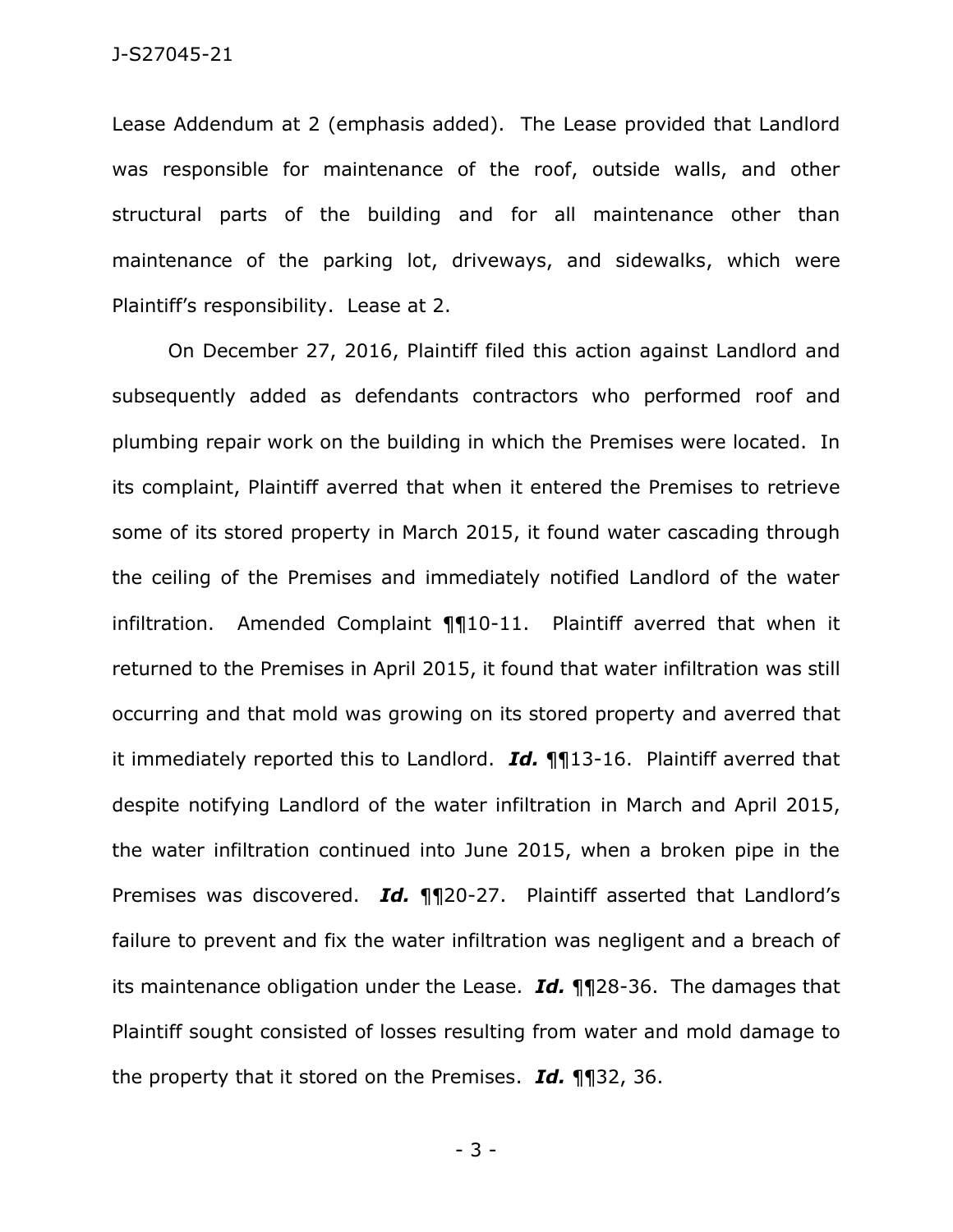## J-S27045-21

On January 4, 2019, Landlord filed a motion for summary judgment seeking judgment in its favor on the ground that the Lease barred Plaintiff's claims for damage to the property that it stored on the Premises. Plaintiff, in response, did not dispute that it entered into the Lease or that the Lease contained the language on which Landlord's motion was based, but argued that the Lease terms did not bar its claims.

On April 8, 2019, the trial court granted summary judgment as to Landlord only. Trial Court Order, 4/8/19. Plaintiff appealed that order, but this Court quashed the appeal as interlocutory because the record did not show that the claims against the other two defendants had been resolved. 1162 WDA 2019 Order, 10/18/19. On November 3, 2020, Plaintiff filed a motion in the trial court asserting that its claims against the other defendants had been resolved by settlement and seeking an order that all claims against all defendants had been resolved, and the trial court entered an order on November 5, 2020 that all claims against all defendants had been dismissed or settled. Trial Court Order, 11/5/20. Plaintiff filed the instant appeal on November 25, 2020.

Plaintiff argues in this appeal that the exculpatory clauses in the Lease are not sufficient to relieve Landlord of liability for damage to its stored

- 4 -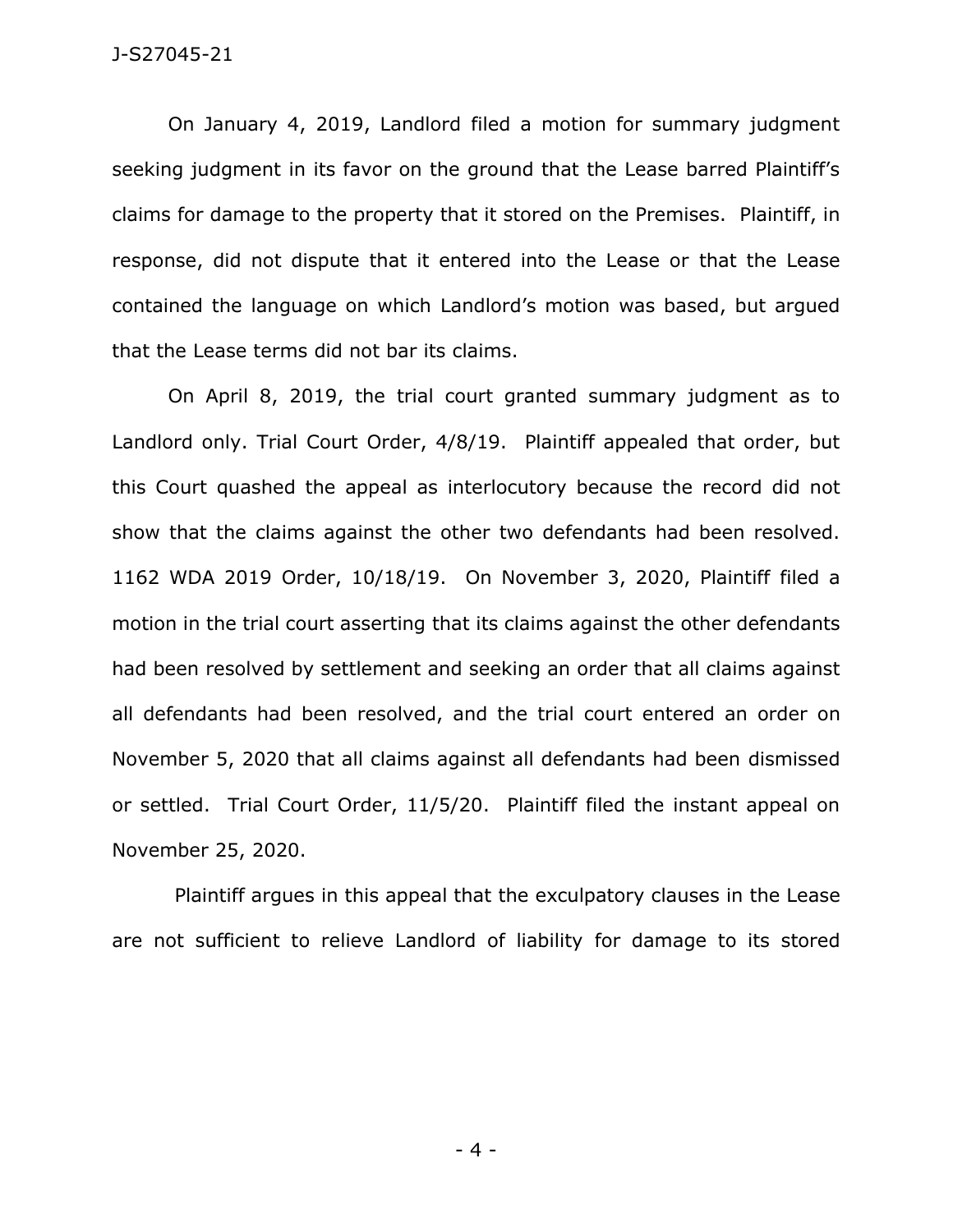property that was caused by Landlord's negligence or breach of contract.<sup>1</sup> Before addressing the merits of this issue, however, we must consider Landlord's contention that Plaintiff's Pa.R.A.P. 1925(b) statement of errors complained of on appeal was too vague to preserve any issue for review.

On April 29, 2021, the trial court ordered Plaintiff to file a statement of errors complained of on appeal in accordance with Rule 1925(b). Plaintiff timely filed a Rule 1925(b) statement that set forth only the following issue:

That the Honorable Court of Common Pleas, Allegheny County, erred as a matter of law in granting the Motion for Summary Judgment in favor of Defendants Lynn E. Ebaugh and Marsha Ebaugh [Landlord].

Plaintiff's Concise Statement of Errors Complained of on Appeal. The trial

court in its Rule 1925(a) opinion concluded that this Rule 1925(b) statement

did not identify any ground on which Plaintiff contended that summary

\_\_\_\_\_\_\_\_\_\_\_\_\_\_\_\_\_\_\_\_\_\_\_\_\_\_\_\_\_\_\_\_\_\_\_\_\_\_\_\_\_\_\_\_

<sup>&</sup>lt;sup>1</sup> Plaintiff in the Statement of the Question Involved section of its brief lists the following two issues:

A. Whether the Honorable Court of Common Pleas, Allegheny County, erred as a matter of law in granting the Motion for Summary Judgment in favor of Defendants Lynn E. Ebaugh and Marsha Ebaugh.

B. Whether the Honorable Court of Common Pleas, Allegheny County, erred as a matter of law in finding that the exculpatory clause in the Lease between the parties was effective to relieve the Ebaugh Defendants of liability for their own negligence or breach of contract.

Appellant's Brief at 4. Appellant's brief, however, contains only one argument section and, as discussed below, the first listed issue is too vague to constitute a separate issue.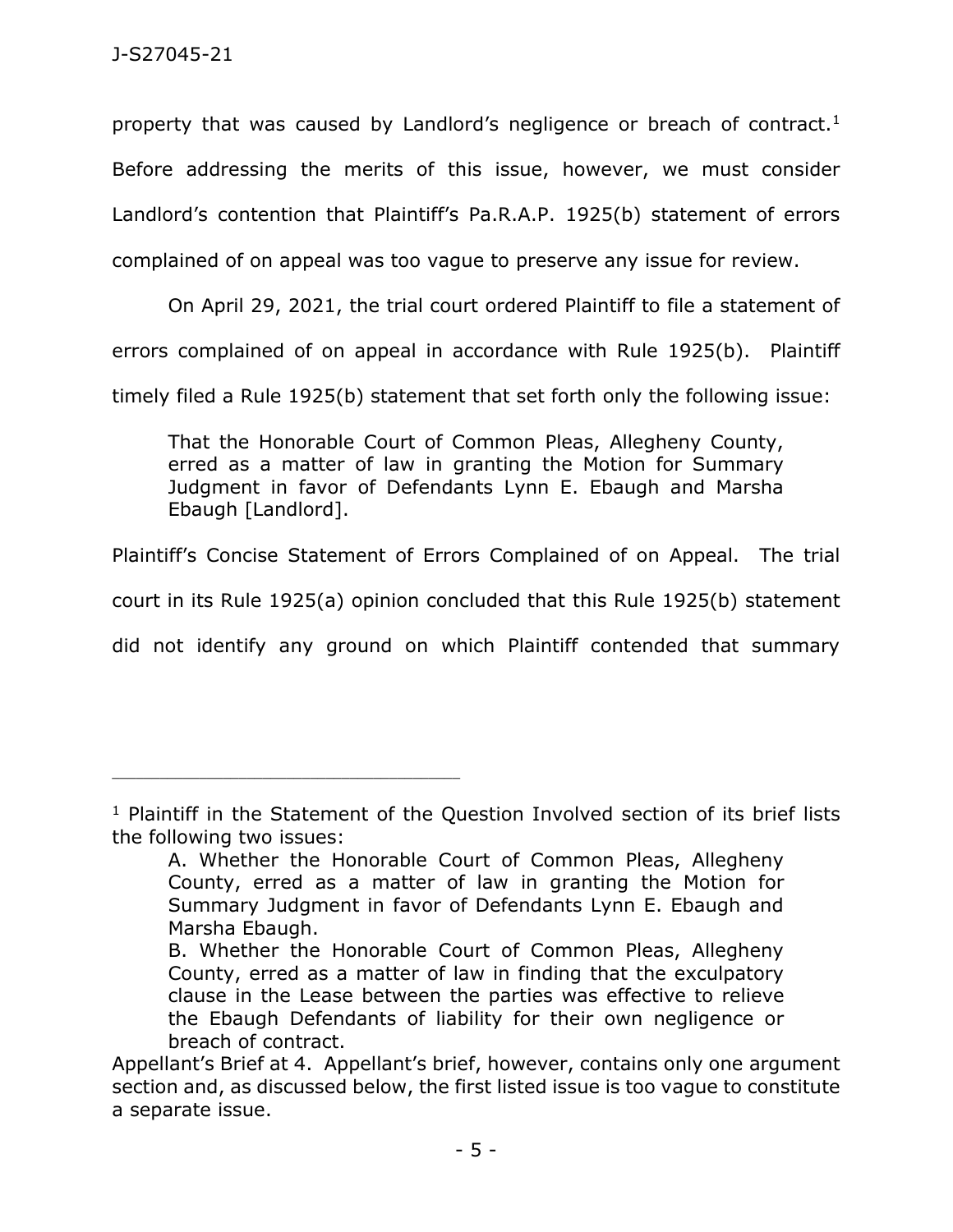judgment was improper and therefore was insufficient to preserve any issue for appellate review. Trial Court Memorandum at 3. We agree.

Where the trial judge has issued a Rule 1925(b) order, the appellant's failure to file and serve on the trial judge a statement of errors complained of on appeal automatically waives all issues on appeal. *U.S. Bank, N.A. for Certificateholders of LXS 2007-7N Trust Fund v. Hua*, 193 A.3d 994, 996-97 (Pa. Super. 2018); *Lineberger v. Wyeth*, 894 A.2d 141, 148 (Pa. Super. 2006); *Giles v. Douglass*, 747 A.2d 1236, 1237 (Pa. Super. 2000). A statement that is too vague to allow the trial judge to identify what issues are being raised on appeal is the functional equivalent of no Rule 1925(b) statement at all and constitutes a waiver of all appellate issues. *Lineberger*, 894 A.2d at 148-49; *Commonwealth v. Dowling*, 778 A.2d 683, 686–87 (Pa. Super. 2001).

Plaintiff's Rule 1925(b) statement asserted only that the trial court erred in granting summary judgment without identifying any ground on which Plaintiff claims that the trial court's ruling was erroneous. That is insufficient to preserve any issue for appeal. A Rule 1925(b) statement that simply asserts that the court erred in granting summary judgment without stating the reason or reasons that the appellant contends that summary judgment could not be granted is too vague to identify the issues raised on appeal and constitutes a waiver of appellate issues. *Lineberger*, 894 A.2d at 144, 148- 49 (finding waiver on the ground that a Rule 1925(b) statement that "the

- 6 -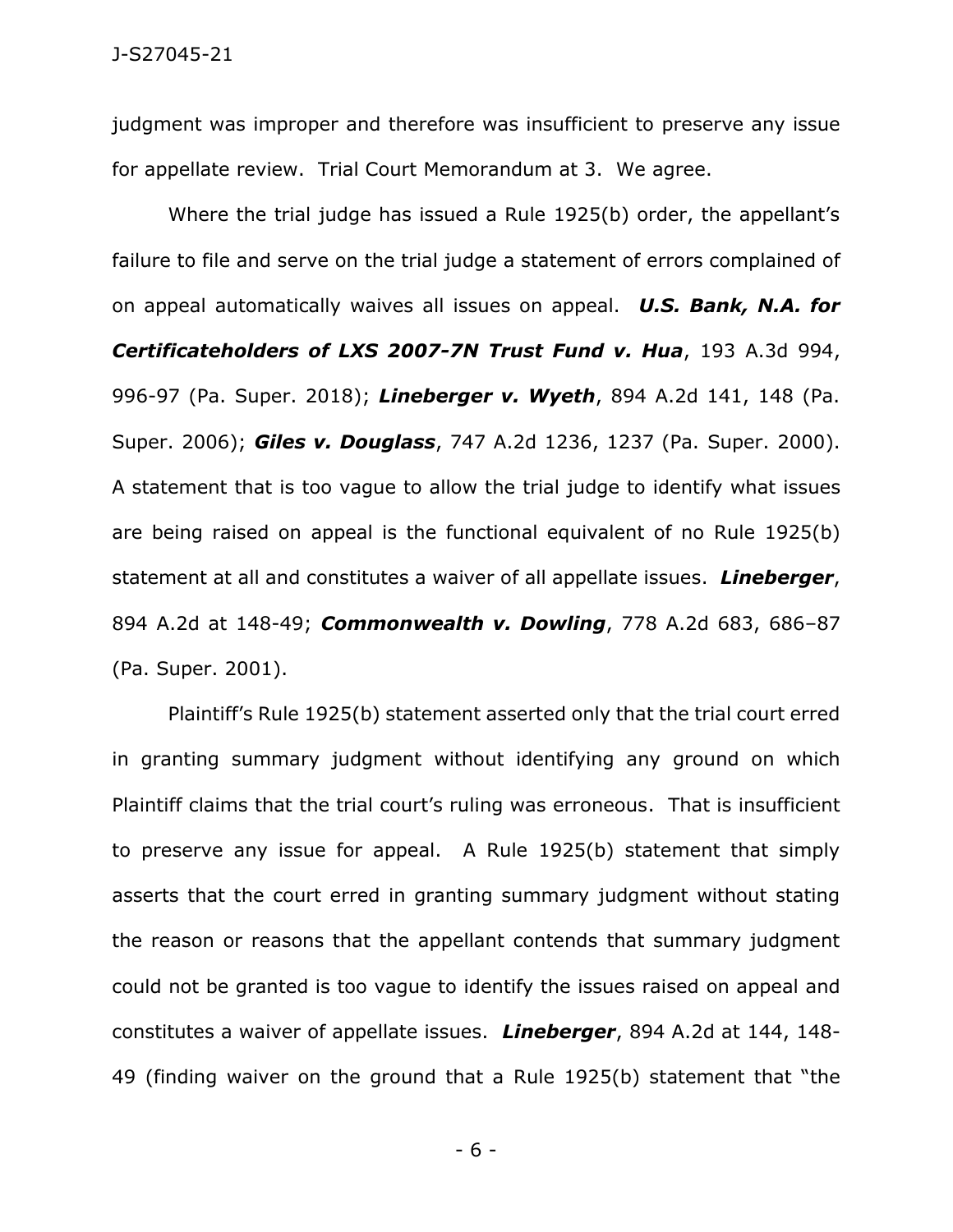Court committed an error of law by granting [Wyeth's] Motion for Summary Judgment based on lack of proximate cause and dismissing [Appellant's] case with prejudice" was insufficient to preserve issues for appeal) (brackets in original).

Plaintiff does not point to any specific error that its Rule 1925(b) statement identified. Rather, it contends that the trial court should have known that its vague statement included all issues raised in its opposition to Landlord's summary judgment motion and that its failure to identify issues was excused by the fact that the order granting summary judgment did not state the trial court's reasoning. Plaintiff's Reply Brief at 1-9. Neither of these arguments has merit. The fact that a trial judge can review the appellant's prior filings to deduce the possible issues the appellant may raise on appeal does not excuse an appellant's failure to comply with a Rule 1925(b) order requiring that it file a statement that identifies the issues that it intends to raise on appeal. *Lineberger*, 894 A.2d at 149 (Rule 1925(b) statement was insufficient because it did not set forth the grounds for denying summary judgment that appellant had asserted in her brief in opposition to appellee's summary judgment motion).

The fact that the trial court did not state its reasoning in its order did not prevent Plaintiff from specifying why it contended that summary judgment could not be granted in this case. It was clear from the trial court's order what the basis of the ruling was, as the motion for summary judgment that it

- 7 -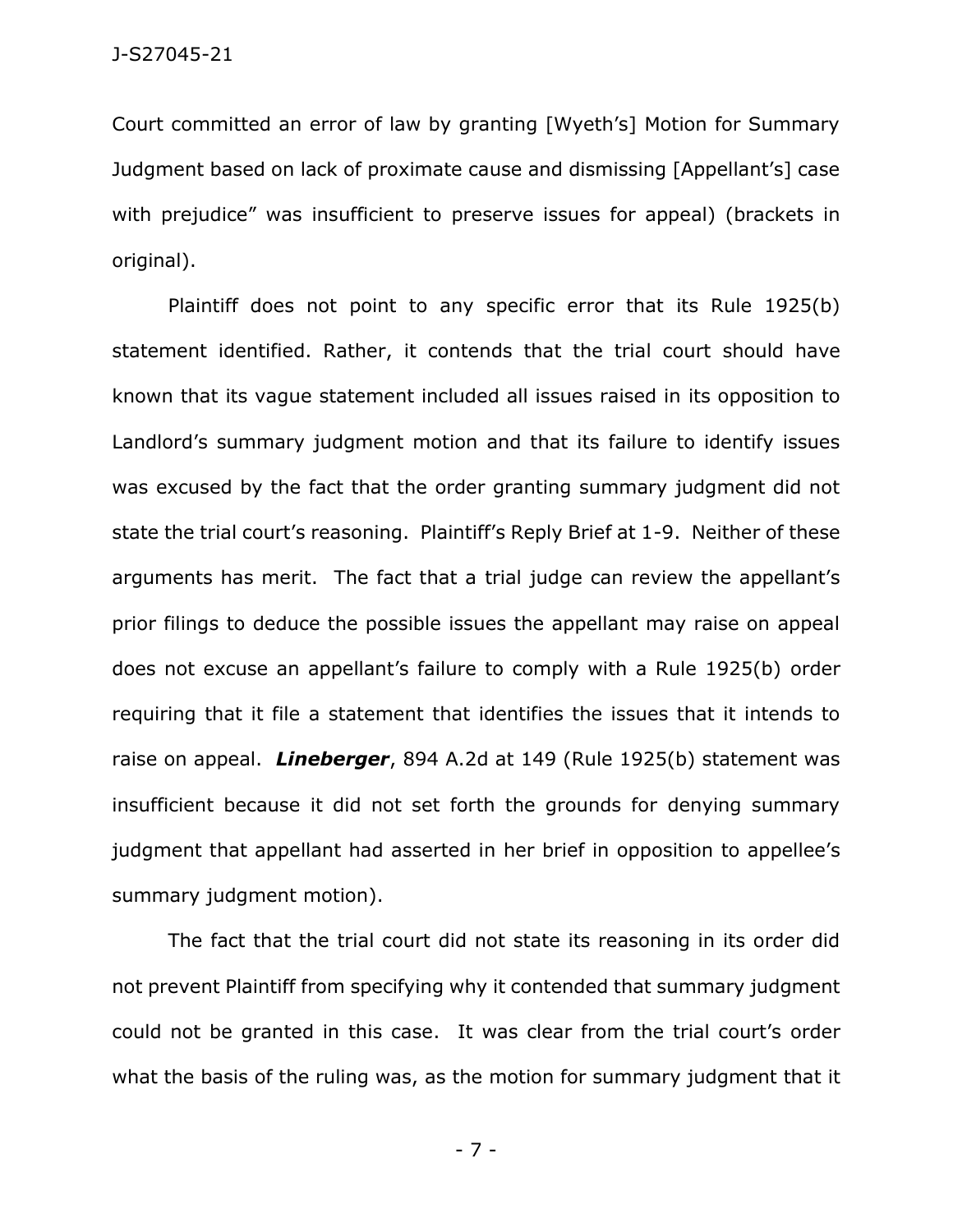granted sought summary judgment on only one ground, that the exculpatory clauses in the Lease barred Plaintiff's claims. *Compare Hess v. Fox Rothschild, LLP*, 925 A.2d 798, 804-805 (Pa. Super. 2007) (excusing vague Rule 1925(b) statement where defendants had filed preliminary objections seeking dismissal on multiple different independent grounds and court's order simply stated that it sustained the preliminary objections). Moreover, if Plaintiff felt that it could not discern the basis for the trial court's order sufficiently to identify the issues that it intended to raise in this appeal, it was required to "preface the [Rule 1925(b)] Statement with an explanation as to why the Statement has identified the errors in only general terms." Pa.R.A.P. 1925(b)(4)(vi). Plaintiff's Rule 1925(b) statement contains no such explanation or statement it was unable to discern the basis for the trial court's order; rather, it simply identifies the order at issue and asserts its single vague issue. Plaintiff's Concise Statement of Errors Complained of on Appeal.

Even if Plaintiff were not barred by waiver, however, its appeal would fail on the merits. Summary judgment is properly granted in favor of the defendant where the plaintiff has no cause of action as a matter of law under the undisputed facts. Pa.R.C.P. 1035.2(1) (summary judgment may be granted "whenever there is no genuine issue of any material fact as to a necessary element of the cause of action or defense" and movant is entitled to judgment as a matter of law); *Kibler v. Blue Knob Recreation, Inc.*, 184 A.3d 974, 978–79 (Pa. Super. 2018). In particular, summary judgment is

- 8 -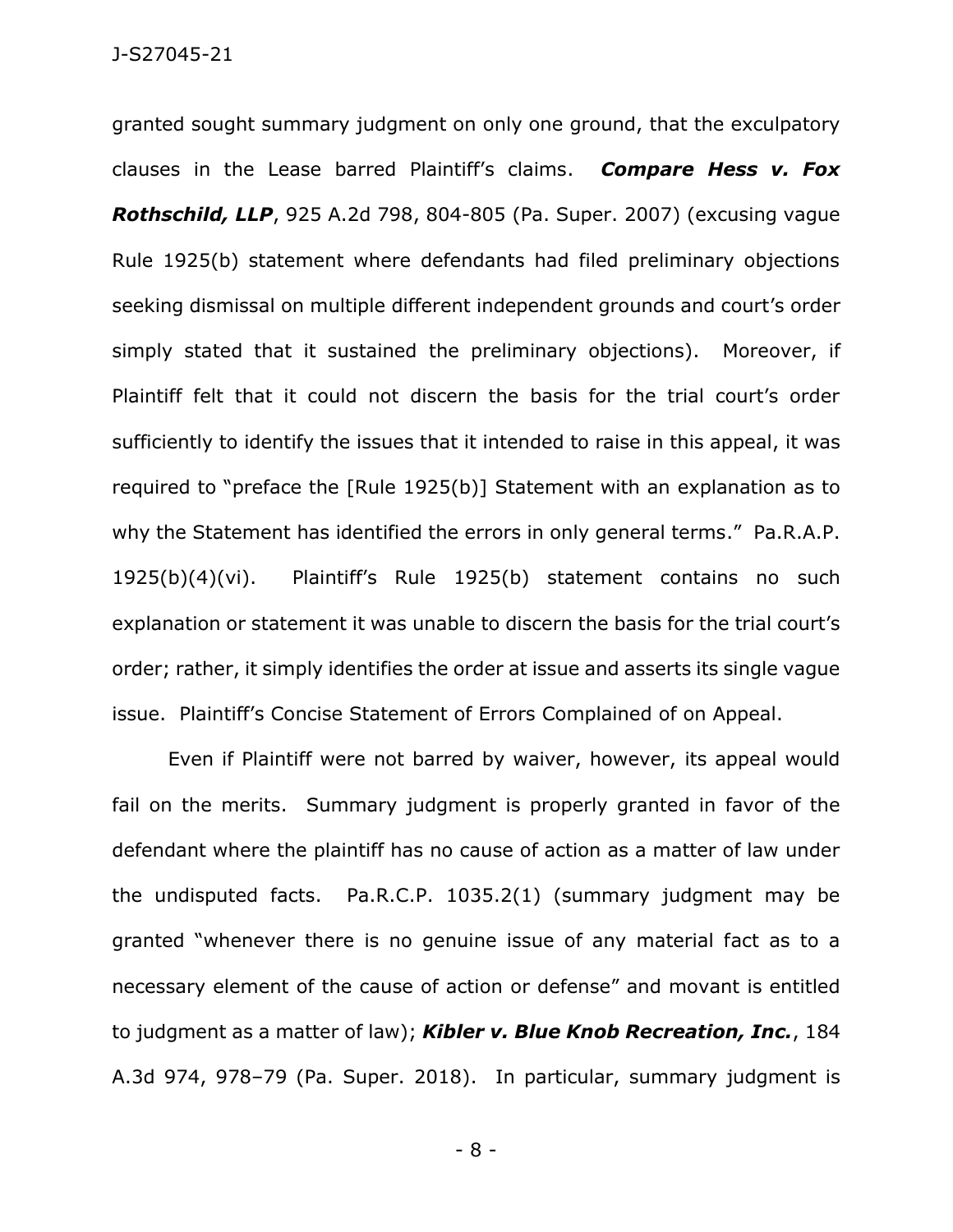appropriate and must be affirmed where the undisputed terms of a written agreement bar the plaintiff's claims against the defendant. *Kibler*, 184 A.3d at 981-86; *Nissley v. Candytown Motorcycle Club, Inc.*, 913 A.2d 887, 889-92 (Pa. Super. 2006).

It was undisputed here that the lease that Plaintiff had signed and under which it occupied and stored its property on the Premises contained exculpatory clauses that specifically provided, in the same size print as all the other lease terms, that "Landlord shall not be liable for loss of, or damage to, [Tenant's] stored items" and that "Landlord shall not be liable to Tenant … for … any loss, damage or destruction of Tenant's personal property." Lease at 1; Lease Addendum at 2. It was also undisputed that Plaintiff's claims in this action were for damage to personal property that it stored on the Premises.

Exculpatory clauses in contracts are valid where they do not contravene public policy, are between persons relating entirely to their own private affairs and each party is a free bargaining agent to the agreement. *Chepkevich v. Hidden Valley Resort, L.P.*, 2 A.3d 1174, 1189 (Pa. 2010); *Topp Copy Products, Inc. v. Singletary*, 626 A.2d 98, 99 (Pa. 1993); *Kibler*, 184 A.3d at 981. Exculpatory clauses that satisfy these requirements are enforceable and bar negligence claims where the language of the exculpatory clause states that it applies to all claims for injury or damage or to any claim for injury or damage. *Topp Copy Products*, 626 A.2d at 99-101 & n.1; *Nissley*, 913 A.2d at 890-91; *Zimmer v. Mitchell & Ness*, 385 A.2d 437, 440 (Pa. Super.

- 9 -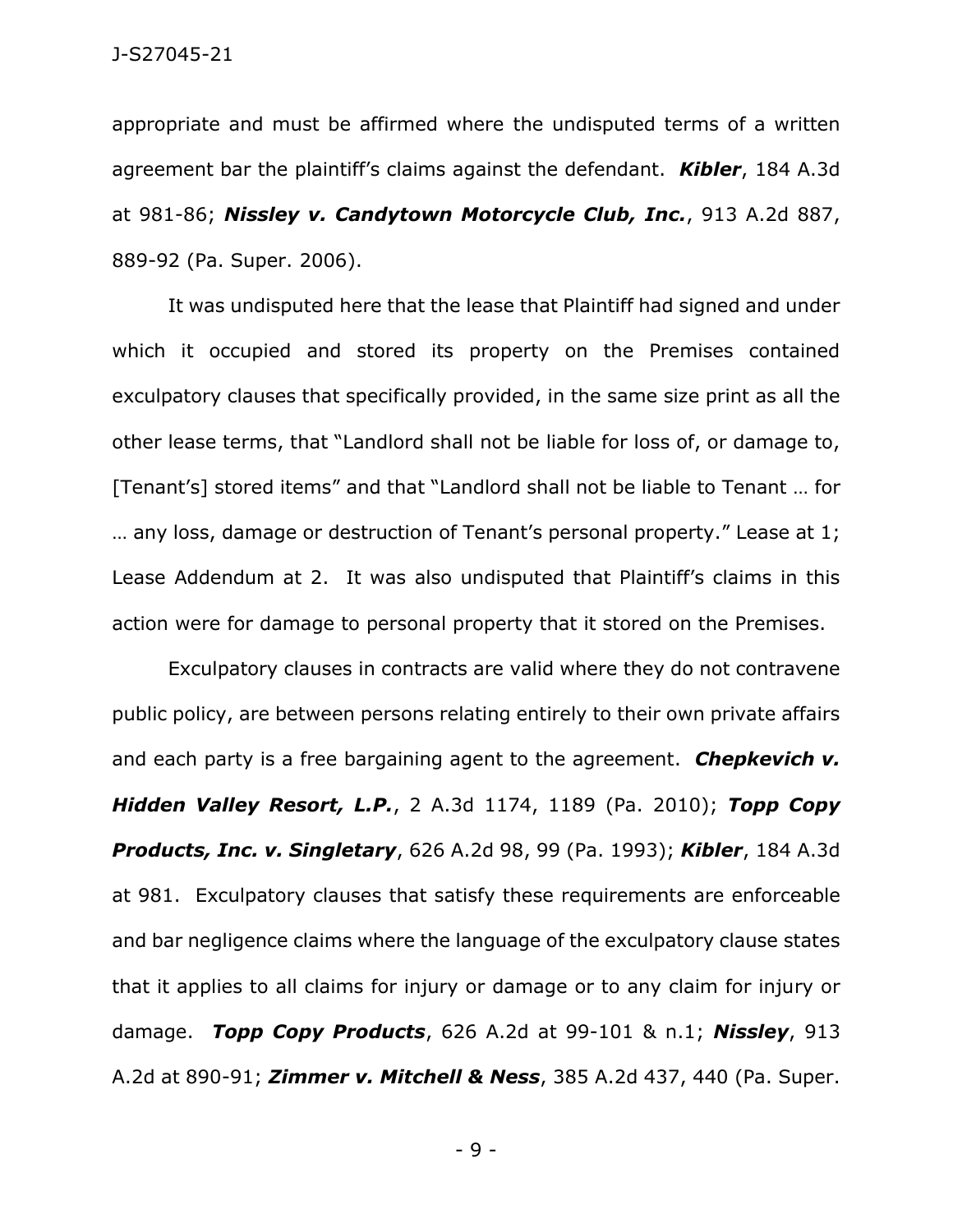1978) (*en banc*), *aff'd without opinion*, 416 A.2d 1010 (Pa. 1980). Exculpatory clauses in a commercial lease that provide that the landlord is not liable for any damage to the tenant's personal property on the leased premises are valid and enforceable and bar contract and negligence claims for such property damage. *Topp Copy Products*, 626 A.2d at 99-101 & n.1; *Cannon v. Bresch*, 160 A. 595, 596-97 (Pa. 1932).

The exculpatory language in the Lease is essentially indistinguishable from the exculpatory clauses in *Topp Copy Products* and *Cannon* and was therefore valid and sufficient to bar Plaintiff's claims for damage to its personal property. The Lease twice expressly stated that Landlord would not be liable for damage to Plaintiff's personal property and stated that this applied to "**any** loss, damage or destruction of Tenant's personal property." Lease at 1; Lease Addendum at 2 (emphasis added). The word "any" is equally allencompassing as the word "all" in the leases at issue in *Topp Copy Products* and *Cannon*. *Zimmer*, 385 A.2d at 440; *Merriam-Webster's Collegiate Dictionary* 56 (11th Ed. 2003) (defining "any" as including "every" and "all"). Moreover, the Lease further made clear that Plaintiff cannot obtain compensation from Landlord for damage to its personal property by expressly providing that Plaintiff must obtain insurance to protect itself from loss from "theft, **damage and/or destruction, from any cause or reason**." Lease Addendum at 2 (emphasis added).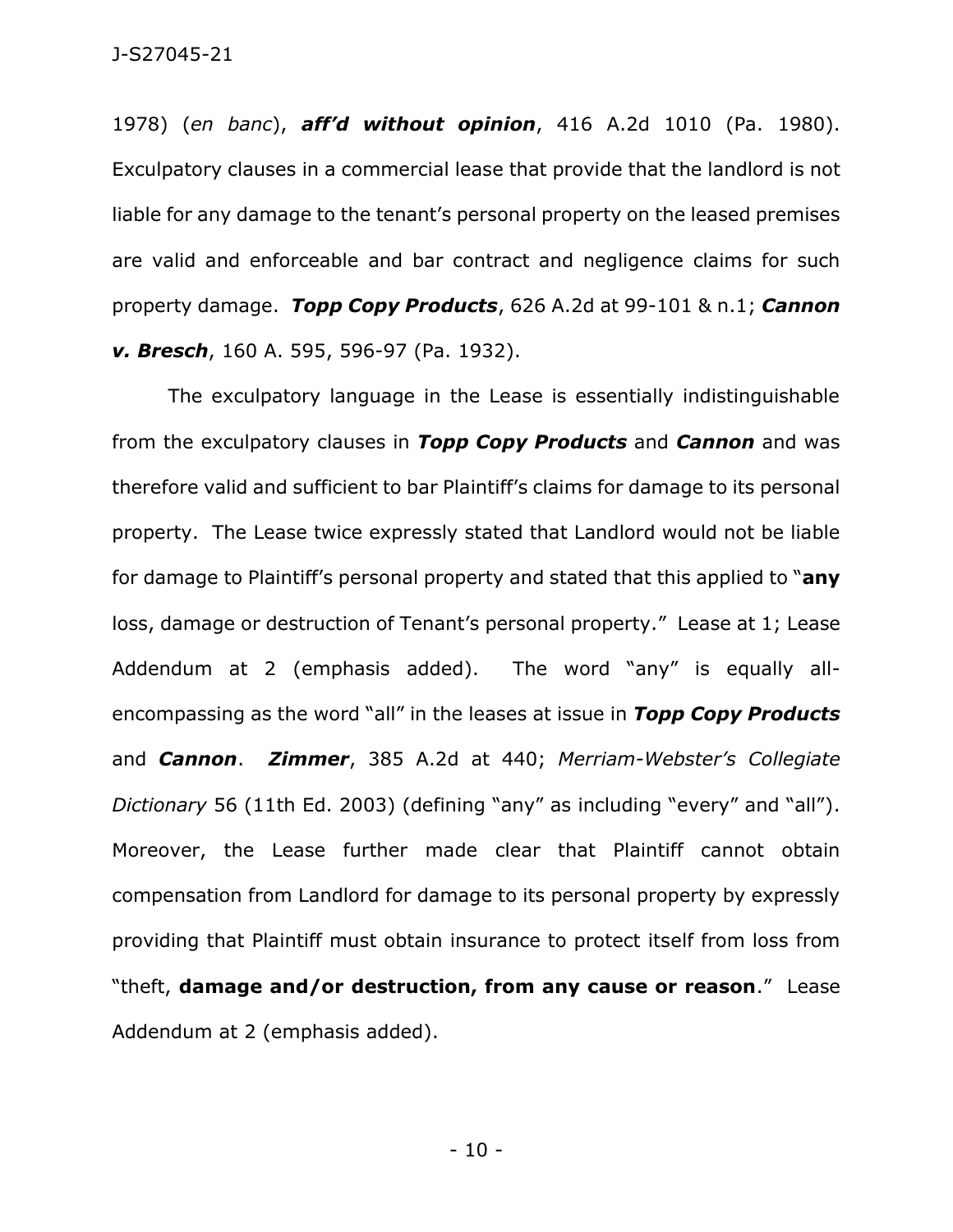Plaintiff argues that because the Lease did not use the word "negligence" in its exculpatory clauses, the exculpatory clauses are insufficient to bar claims for damage to Plaintiff's property that was caused by Landlord's negligence. That, however, is not the law. Although an indemnification clause does not cover claims arising out of the indemnitee's negligence unless it expressly refers to indemnification for the indemnitee's negligence, *Topp Copy Products*, 626 A.2d at 100-01; *Ruzzi v. Butler Petroleum Co.*, 588 A.2d 1, 4-5 (Pa. 1991), that rule does not apply to exculpatory clauses that bar recovery from the other party and provide no indemnification for claims of third parties. *Chepkevich*, 2 A.3d at 1193; *Topp Copy Products*, 626 A.2d at 100-01; *Nissley*, 913 A.2d at 890-91. "Pennsylvania courts have consistently held that exculpatory clauses may bar suits based on negligence even where the language of the clause does not specifically mention negligence at all." *Chepkevich*, 2 A.3d at 1193. In *Topp Copy Products* and *Nissley*, our Supreme Court and this Court held that exculpatory clauses that did not reference negligence barred claims for damages caused by the defendant's negligence. *Topp Copy Products*, 626 A.2d at 99-101 & n.1; *Nissley*, 913 A.2d at 888, 890-91.

None of the cases cited by Plaintiff support its contention that the absence of the word negligence prevents the exculpatory clauses from barring

- 11 -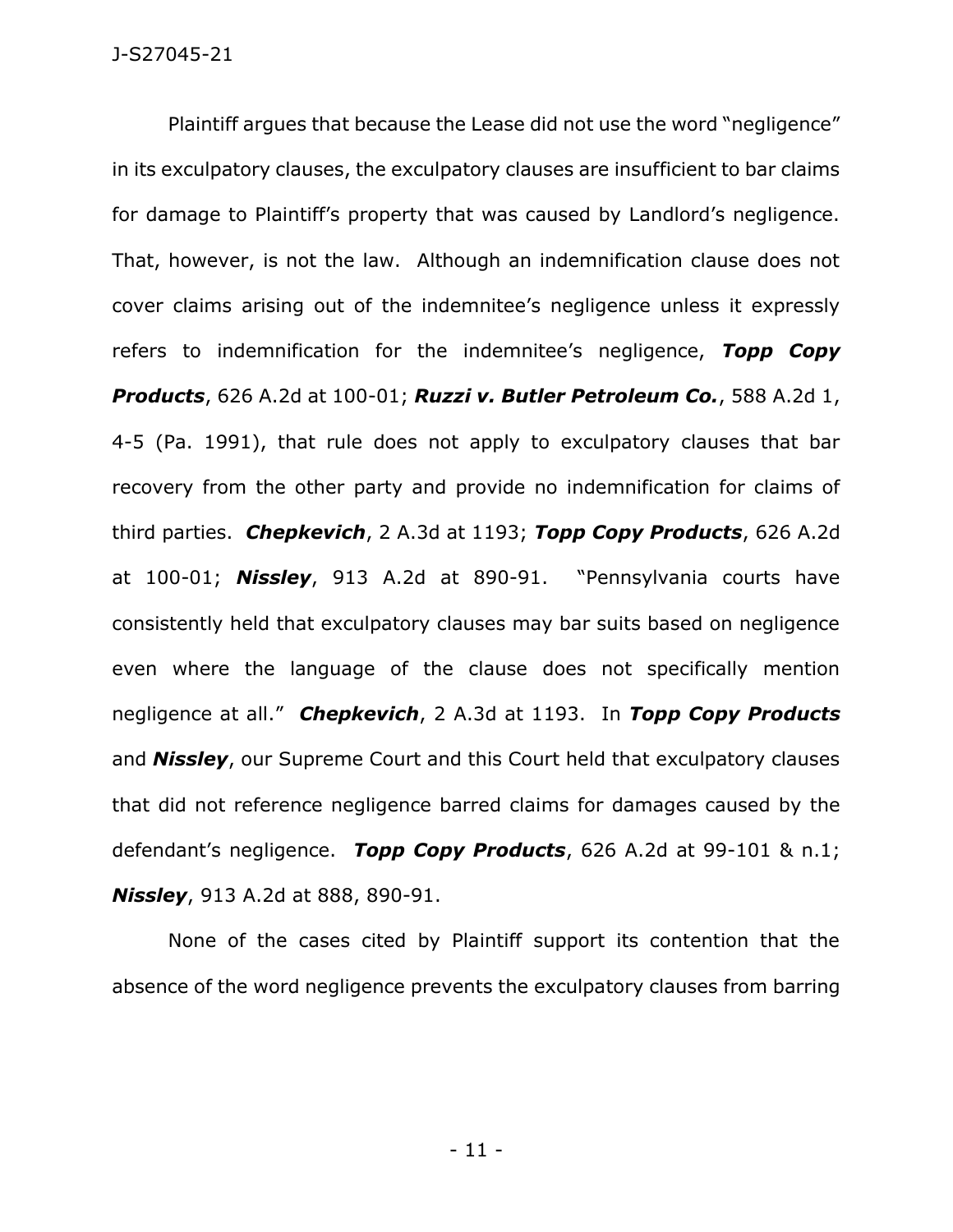Plaintiff's property damage claims. Almost all of these cases<sup>2</sup> involve indemnification clauses, not exculpatory clauses. The lone case not involving an indemnification clause, *Dilks v. Flohr Chevrolet, Inc.*, 192 A.2d 682 (Pa. 1963), pre-dated our Supreme Court's decision in *Topp Copy Products* and involved contract language that expressly provided that negligence claims were not included in its restriction on liability. *Dilks*, 192 A.2d at 684 (excluding liability for "damage by accidental fire or other casualty not occurring through negligence of [Chevrolet] or those employed by or acting for [Chevrolet] alone") (brackets in original, emphasis omitted).

Plaintiff also asserts that two other provisions of the Lease, clauses concerning maintenance and indemnification, prevent the exculpatory clauses from barring its damages claims. These arguments are likewise without merit.

Contrary to Plaintiff's contentions, construing the exculpatory clauses in the Lease to bar its claims does not render the Lease's maintenance clause illusory. Regardless of whether Plaintiff can recover damages to its personal property, the maintenance clause served the purpose of defining the parties' maintenance obligations, making clear that the maintenance of the roof and structure of the building were not Plaintiff's responsibility, and gave Plaintiff

<sup>2</sup> *Brotherton Construction Co. v. Patterson-Emerson-Comstock, Inc.*, 178 A.2d 696 (Pa. 1962); *Tidewater Field Warehouses, Inc. v. Fred Whitaker Co.*, 88 A.2d 796 (Pa. 1952); *Perry v. Payne*, 66 A. 553 (Pa. 1907); *Urban Redevelopment Authority of Pittsburgh v. Noralco Corp.*, 422 A.2d 563 (Pa. Super. 1980); *Krass Plus Clothiers, Inc. v. Church's Fried Chicken*, 26 Phila. Co. Rptr. 434 (C.P. 1993).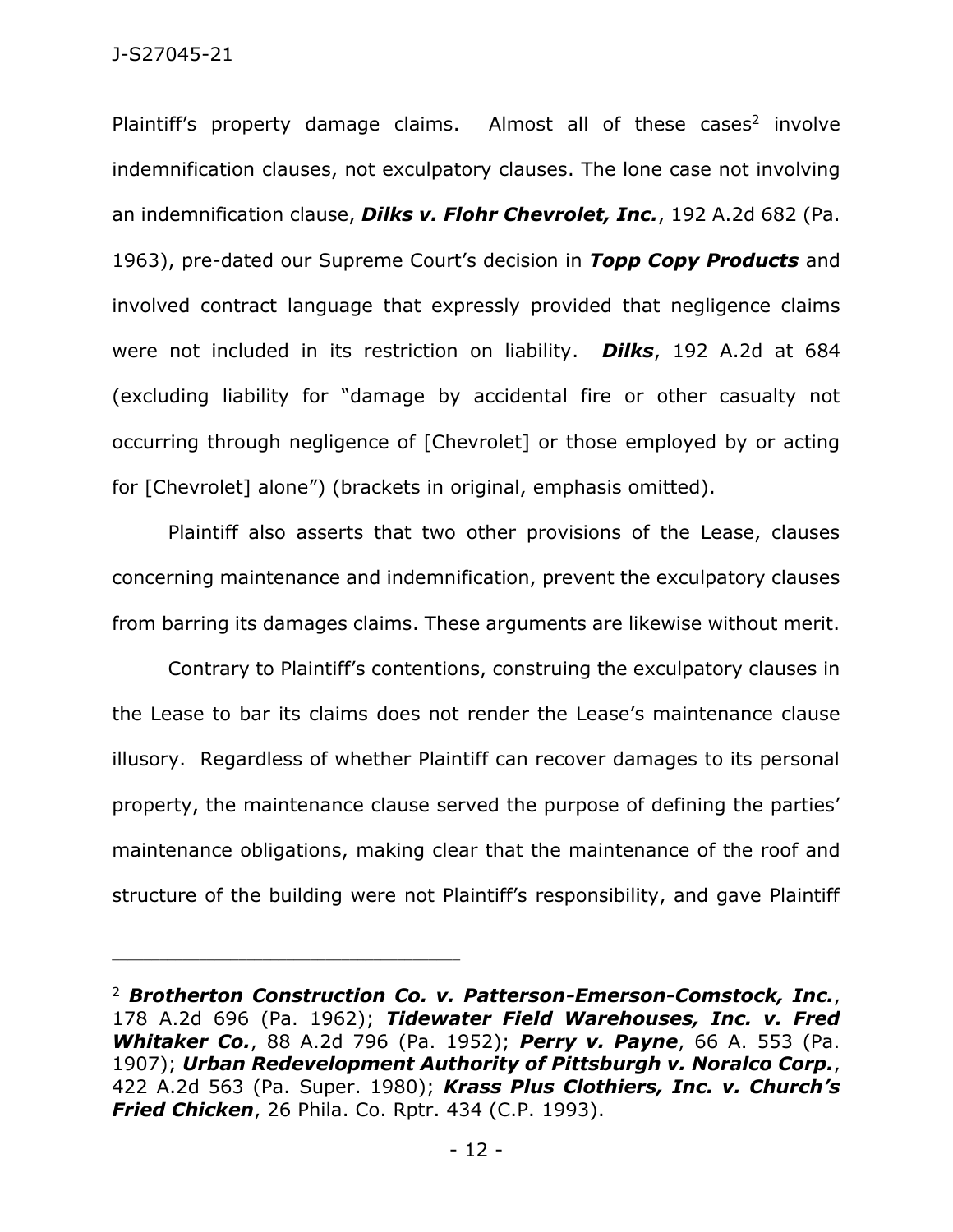the right to call on Landlord to make repairs to those parts of the building at Landlord's expense. Plaintiff admits that it did in fact call on Landlord to make repairs to the roof and leaking pipe and that Landlord hired contractors to make these repairs. Amended Complaint ¶¶11, 16, 23, 26-27, 38-39, 44.

The indemnity clause in the Lease provided that "Tenant agrees to indemnify, hold harmless, and defend Landlord from and against any and all losses, claims, liabilities, and expenses, including reasonable attorney fees, if any, which Landlord may suffer or incur in connection with Tenant's possession, use or misuse of the Premises, except Landlord's act or negligence." Lease at 3-4. This is a separate provision governing Plaintiff's liability to Landlord, not Landlord's liability to Plaintiff, and therefore has no effect on the exculpatory clauses that expressly limit Landlord's liability. Moreover, the fact that an indemnity clause elsewhere in the agreement may contain different language from the agreement's broad exculpatory language does not negate the effect of the exculpatory clause or make it ambiguous. *Nissley*, 913 A.2d at 891.

For the foregoing reasons, we conclude that Plaintiff's insufficient Rule 1925(b) statement waived all issues in this appeal and that even if it had not, the trial court did not err in granting summary judgment in Landlord's favor on the ground that Plaintiff's claims were barred by the parties' lease. Accordingly, we affirm the trial court's order.

Order affirmed.